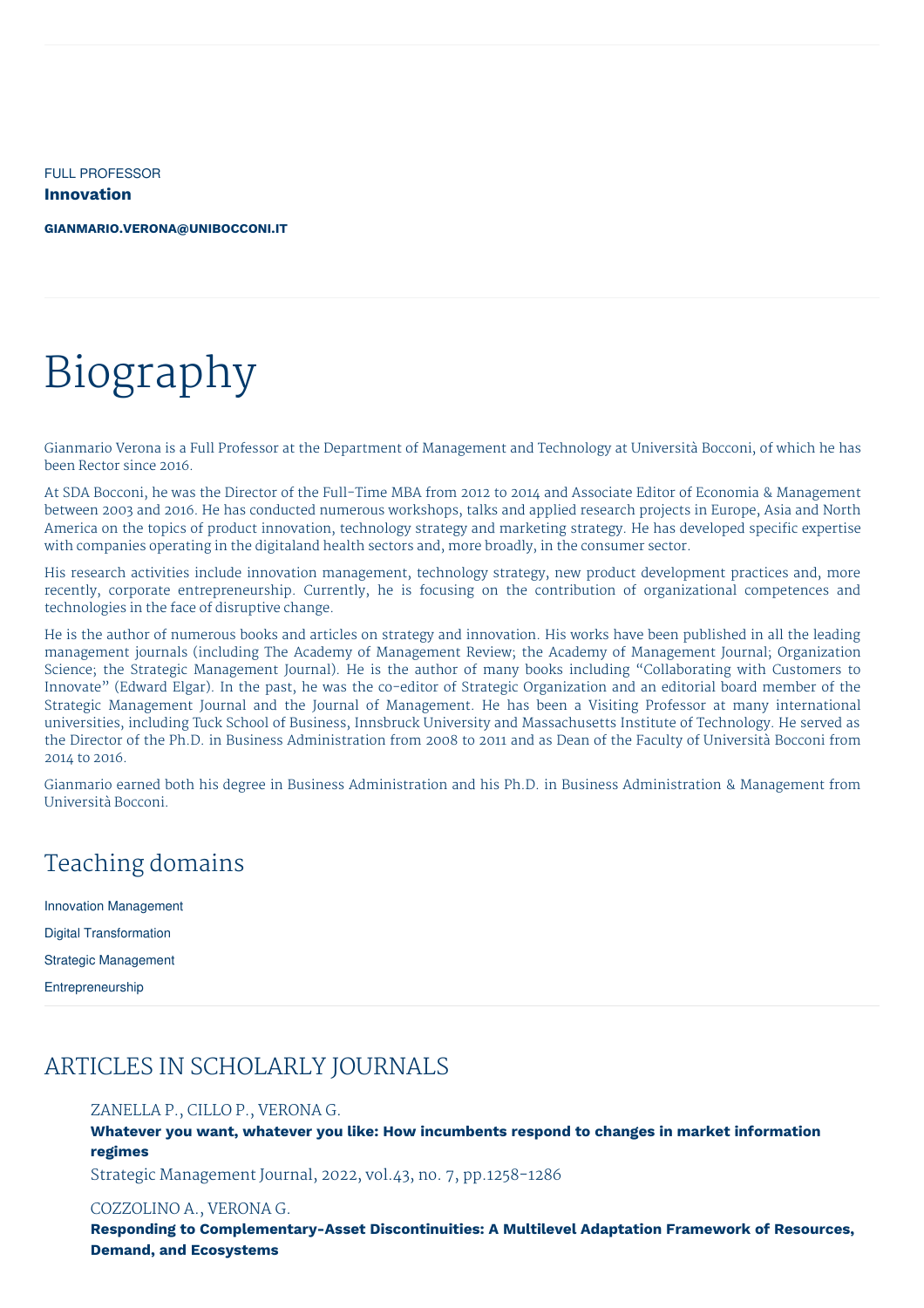Organization Science, 2022

CILLO P., PRIEM R. L., VERONA G., ZANELLA P. **Consumer-CEO interaction as catalyst for business model innovation in established firms** Journal of Business Research, 2021, vol.131, pp.241-253

STADLER C., HELFAT C. E., VERONA G.

**Transferring Knowledge by Transferring Individuals: Innovative Technology Use and Organizational Performance in Multiunit Firms**

Organization Science, 2021, vol.33, no. 1, pp.253-274

PRANDELLI E., VERONA G.

**Le cinque regole del business in Rete**

Economia & Management, 2019, no. 2, pp.67-71

COZZOLINO A., VERONA G., ROTHAERMEL F. T.

**Unpacking the Disruption Process: New Technology, Business Models, and Incumbent Adaptation** Journal of Management Studies, 2018, vol.55, no. 7, pp.1166-1202

DANNEELS E., VERONA G., PROVERA B.

**Overcoming the inertia of organizational competence: Olivetti's transition from mechanical to electronic technology**

Industrial and Corporate Change, 2018, vol.27, no. 3, pp.595-618

DI STEFANO G., KING A. A., VERONA G.

**Too many cooks spoil the broth? Geographic concentration, social norms, and knowledge transfer** Advances in Strategic Management, 2017, vol.36, pp.267-308

VERONA G., PRANDELLI E., PASQUINI M.

**In user's shoes: An experimental design on the role of perspective taking in discovering entrepreneurial opportunities**

Journal of Business Venturing, 2016, vol.31, no. 3, pp.287-301

VERONA G., DI STEFANO G., KING A.

**Sanctioning in the wild: Rational calculus and retributive instincts in gourmet cuisine** Academy of Management Journal, 2015, vol.58, no. 3, pp.906-931

VERONA G., GRANT R.

**What's holding back empirical research into organizational capabilities? Remedies for common problems** Strategic Organization, 2015, vol.13, no. 1, pp.61-74

DI STEFANO G., KING A., VERONA G.

**Kitchen confidential? Norms for the use of transferred knowledge in gourmet cuisine** Strategic Management Journal, 2014, vol.35, no. 11, pp.1645-1670

VERONA G.

**Le competenze dinamiche a supporto dell'imprenditorialita' aziendale: analisi di un caso visibile di discontinuita' tecnologica.**

Sinergie, 2014, vol.XXXII, no. 17, pp.161-174

PRANDELLI E., VERONA G., PASQUINI M.

**Quando l'imprenditore assume la prospettiva del cliente. L'empatia aiuta a cogliere le opportunità di mercato.**

Economia & Management, 2014, no. 3, pp.73-94

DI STEFANO G., PETERAF M., VERONA G. **The organizational drivetrain: a road to integration of dynamic capabilities research** Academy of Management Perspectives, 2014, vol.28, no. 4, pp.307-327

STADLER C., HELFAT C., VERONA G. **The Impact of Dynamic Capabilities on Resource Access and Development** Organization Science, 2013, vol.24, no. 6, pp.1782-1804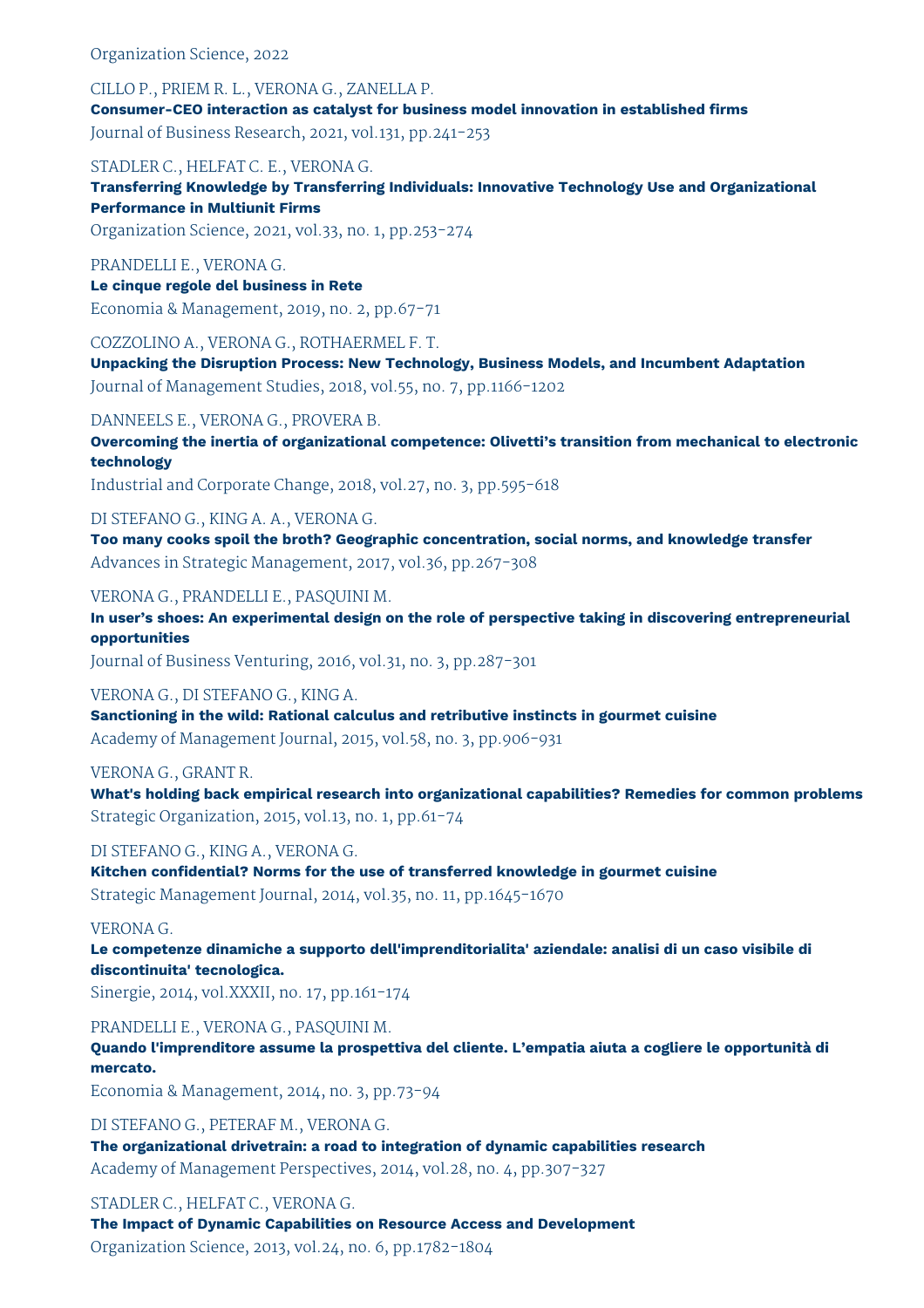# PETERAF M., DI STEFANO G., VERONA G.

**The elephant in the room of dynamic capabilities: bringing two diverging conversations together**

Strategic Management Journal, 2013, vol.34, no. 12, pp.1389-1410

DI STEFANO G., GAMBARDELLA A., VERONA G.

**Technology push and demand pull perspectives in innovation studies: Current findings and future research directions**

Research Policy, 2012, vol.41, no. 8, pp.1283-1295

#### DE LUCA L. M., VERONA G., VICARI S.

**Market Orientation and R&D Effectiveness in High-Technology Firms: An Empirical Investigation in the Biotechnology Industry**

Journal of Product Innovation Management, 2010, vol.27, no. 3, pp.299-320

VERONA G., CILLO P.

**Artista o trendsetter? Il dilemma dell'innovatore nei settori simbolici** Economia & Management, 2010, no. 2, pp.81-100

DI STEFANO G., PETERAF M., VERONA G.

**Dynamic capabilities deconstructed : a bibliographic investigation into the origins, development, and future directions of the research domain**

Industrial and Corporate Change, 2010, vol.19, no. 4, pp.1187-1204

# BRUNI D. S., VERONA G.

**Dynamic Marketing Capabilities in Science-based Firms: an Exploratory Investigation of the Pharmaceutical Industry**

British Journal of Management, 2009, vol.20, pp.S101-S117

# CILLO P., VERONA G.

**Search Styles in Style Searching: Exploring Innovation Strategies in Fashion Firms** Long Range Planning, 2008, vol.41, no. 6, pp.650-671

VERONA G., PRANDELLI E., SAWHNEY M. **Collaborare con i clienti per innovare** Economia & Management, 2008, no. 5, pp.55-57

SEVERI BRUNI D., VERONA G.

**Dynamic Capabilities for Continuous Innovation in the Pharmaceutical Industry** Sinergie, 2007, vol.25, no. 72, pp.265-274

STADLER C., VERONA G., HINTERHUBER H.

**Sustained performance in the Oil Industry. A Dynamic Resource-based Model.** Sinergie, 2007, vol.25, no. 72, pp.23-32

# CILLO P., VERONA G., VICARI S.

**The interlink between resources and capabilities: towards a theoretical frame for the development of dynamic capabilities**

International Journal of Learning and Intellectual Capital, 2007, vol.4, no. 1/2, pp.111-131

PRANDELLI E., VERONA G., RACCAGNI D.

# **Diffusion of Web-Based Product Innovation**

California Management Review, 2006, vol.48, no. 4, pp.109-135

VERONA G., PRANDELLI E., SAWHNEY M. **Innovation and Virtual Environments: Towards Virtual Knowledge Brokers** Organization Studies, 2006, vol.27, no. 6, pp.765-788

# VERONA G., SEVERI BRUNI D.

**Competenze dinamiche e conoscenza di mercato. Un'estensione teorica nel caso dell'innovazione di prodotto.**

Finanza, Marketing e Produzione, 2006, vol.24, no. 2, pp.33-60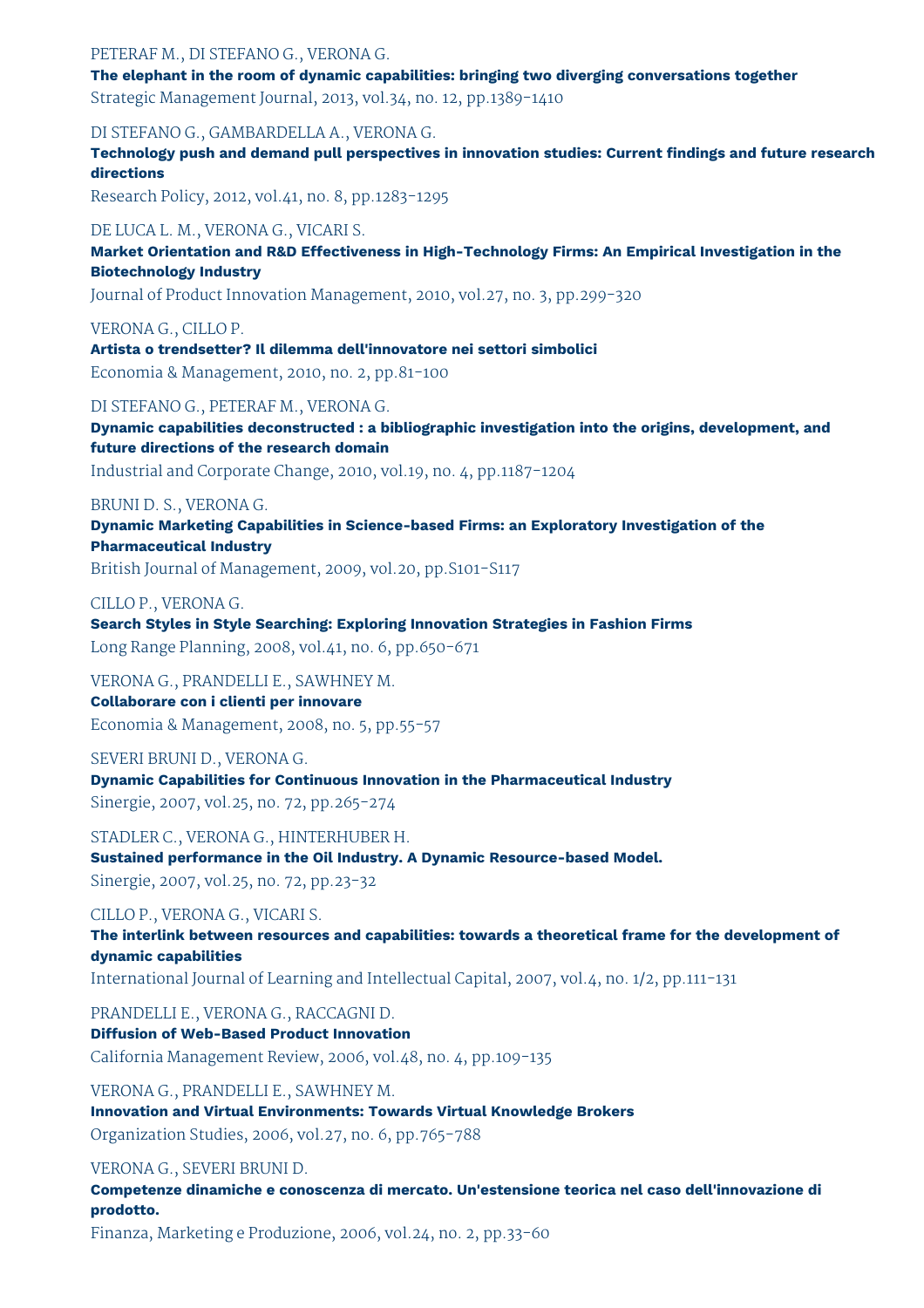# ROBERTSON P., VERONA G. **Post-Chandlerian Firms: Technological change and firm boundaries** Australian Economic History Review, 2006, vol.46, no. 1, pp.70-94

VICARI S., CILLO P., VERONA G.

**Capacità Creativa e Innovazione: Un'analisi esplorativa resource-based**

Sinergie, 2005, vol.67, no. 5, pp.123-147

SAWHNEY M., PRANDELLI E., VERONA G. **Collaborating to create: The Internet as a platform for customer engagement in product innovation** Journal of Interactive Marketing, 2005, vol.19, no. 4, pp.4-17

VERONA G., PRANDELLI E., BARBI E.

**Il ruolo dei broker tecnologici: Un'analisi esplorativa** Economia e Politica Industriale - Journal of Industrial and Business Economics, 2005, vol.31, no. 3, pp.65-95

BUSACCA B., VERONA G.

**I temi centrali per il marketing in una prospettiva storica e nel contesto statunitense** Economia & Management, 2004, no. 4, pp.40-41

PRANDELLI E., VERONA G., RACCAGNI D.

Il ruolo del Web ai fini del coinvolgimento del cliente nei processi di innovazione: teoria e prassi a confronto Micro & Macro Marketing, 2003, vol.3, pp.321-352

VERONA G., PRANDELLI E. **La Rete e l'assorbimento della conoscenza del cliente per l'innovazione** Economia & Management, 2003, no. 4, pp.64-66

SAWHNEY M., PRANDELLI E., VERONA G.

**The Power of Innomediation** Mit Sloan Management Review, 2003, vol.44, no. 2, pp.77-82

VERONA G., RAVASI D.

**Unbundling Dynamic Capabilities: an Exploratory Study of Continuous Product Innovation** Industrial and Corporate Change, 2003, vol.12, no. 3, pp.577-606

VERONA G., PRANDELLI E.

**A Dynamic Model of Customer Loyalty to Sustain Competitive Advantage on the Web** European Management Journal, 2002, vol.20, no. 3, pp.299-309

PRANDELLI E., VERONA G.

**A dynamic model of customer stickiness to sustain competitive advantage in the frictionless economy** Finanza, Marketing e Produzione, 2001, vol.1, pp.55-77

PRANDELLI E., VERONA G.

**Affiliation o Lock-in? Strategie di marketing per competere in Internet** Economia & Management, 2001, no. 4, pp.73-89

RAVASI D., VERONA G.

**Organizing the Process of Knowledge Integration. The Benefits of Structural Ambiguity** Scandinavian Journal of Management, 2001, vol.17

CASTALDO S., NOZZA BIELLI A., VERONA G. **Il ruolo del marketing nello sviluppo di nuovi farmaci: Il caso Bayer** Economia & Management, 2000, no. 1, pp.115-132

VERONA G., VICARI S.

**La generazione del vantaggio competitivo. Recenti sviluppi e nuove implicazioni per il Resource-based Management**

Finanza, Marketing e Produzione, 2000, vol.2, pp.7-38

VERONA G.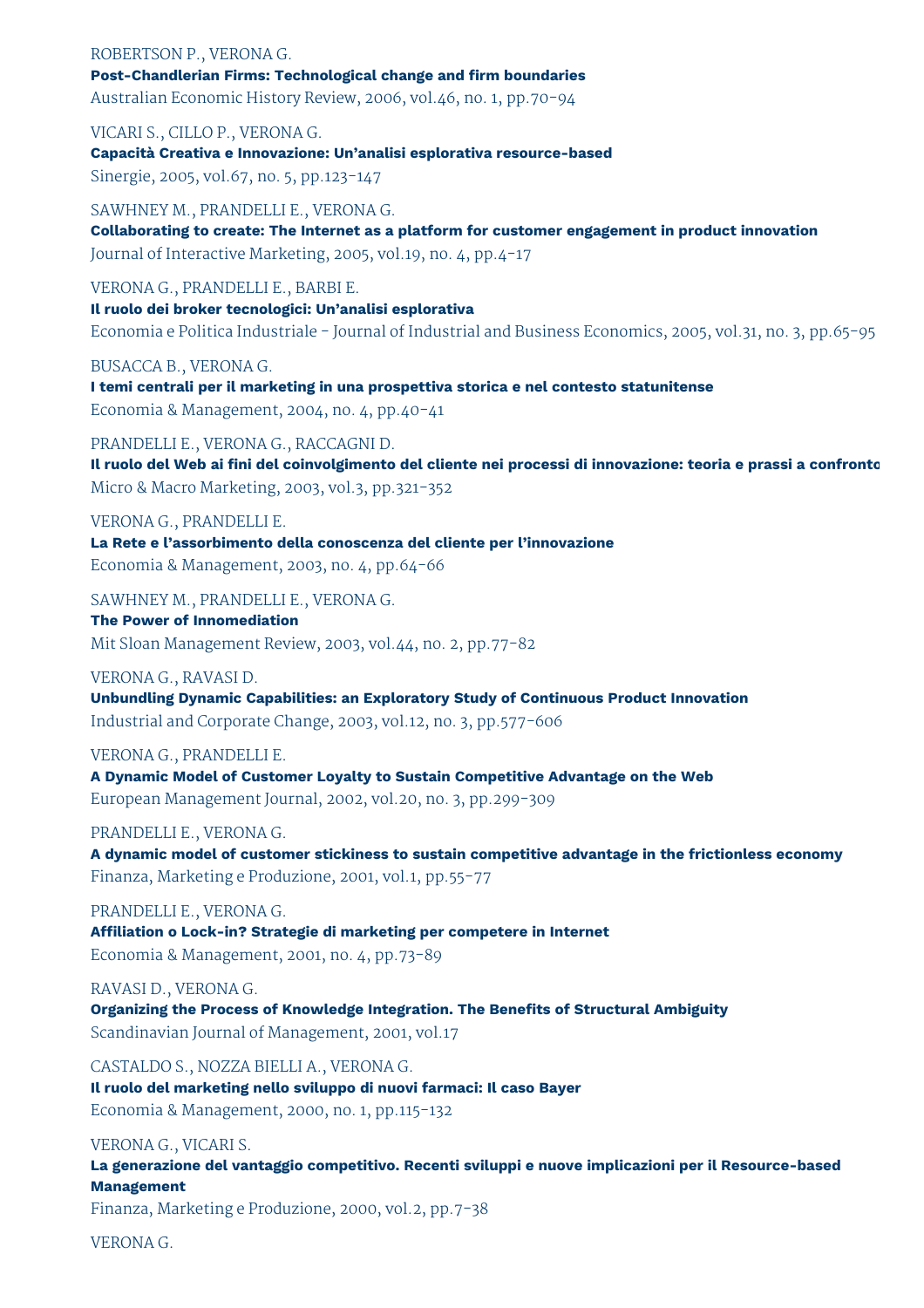# **A Resource-Based View of Product Development**

Academy of Management Review, 1999, vol.24, no. 1, pp.132-142

VERONA G., RAVASI D. **Core competence per sviluppare nuovi prodotti con continuità** Economia & Management, 1999, no. 3, pp.107-126

CASTALDO S., TROILO G., VERONA G. **Funzione commerciale e network per l'innovazione di prodotto** Sviluppo & Organizzazione, 1998, vol.167, pp.33-50

BUSACCA B., VERONA G.

**La difesa e lo sviluppo della marca. Una ricerca empirica nella prospettiva del Resource-Based Management**

Economia & Management, 1995, no. 6, pp.94-121

# RESEARCH MONOGRAPHS

PRANDELLI E., VERONA G. **Human Digital Enterprise: Creare e co-creare valore in un contesto omnidata** Egea, Milano, Italy, 2020

PRANDELLI E., VERONA G.

**La nuova impresa digitale** Egea, Milano, Italy, 2018

PRANDELLI E., VERONA G. **Il Vantaggio Competitivo in Rete. Dal Web 2.o al Cloud Computing** McGraw-Hill Education, Italy, 2011

PRANDELLI E., SAWHNEY M., VERONA G.

**Collaborating with customers to innovate: Conceiving and marketing products in the networking age** Edward Elgar Publishing, Great Britain, 2008

VERONA G., PRANDELLI E. **Collaborative innovation. Marketing e organizzazione dei nuovi prodotti** Carocci Editore, Roma, Italy, 2006

VERONA G., PRANDELLI E. **Marketing in rete. Oltre Internet verso il nuovo marketing** McGraw-Hill Italia, Italy, 2006

PRANDELLI E., VERONA G. **Marketing in Rete. Analisi e decisioni nell'economia digitale** McGraw-Hill Italia, Italy, 2002

# VERONA G.

**Innovazione continua. Risorse e competenze per sostenere il vantaggio competitivo** Egea, Milano, Italy, 2000

CASTALDO S., VERONA G. **Lo sviluppo di nuovi prodotti. Teorie e ricerche empiriche in una prospettiva cognitiva** Egea, Milano, Italy, 1998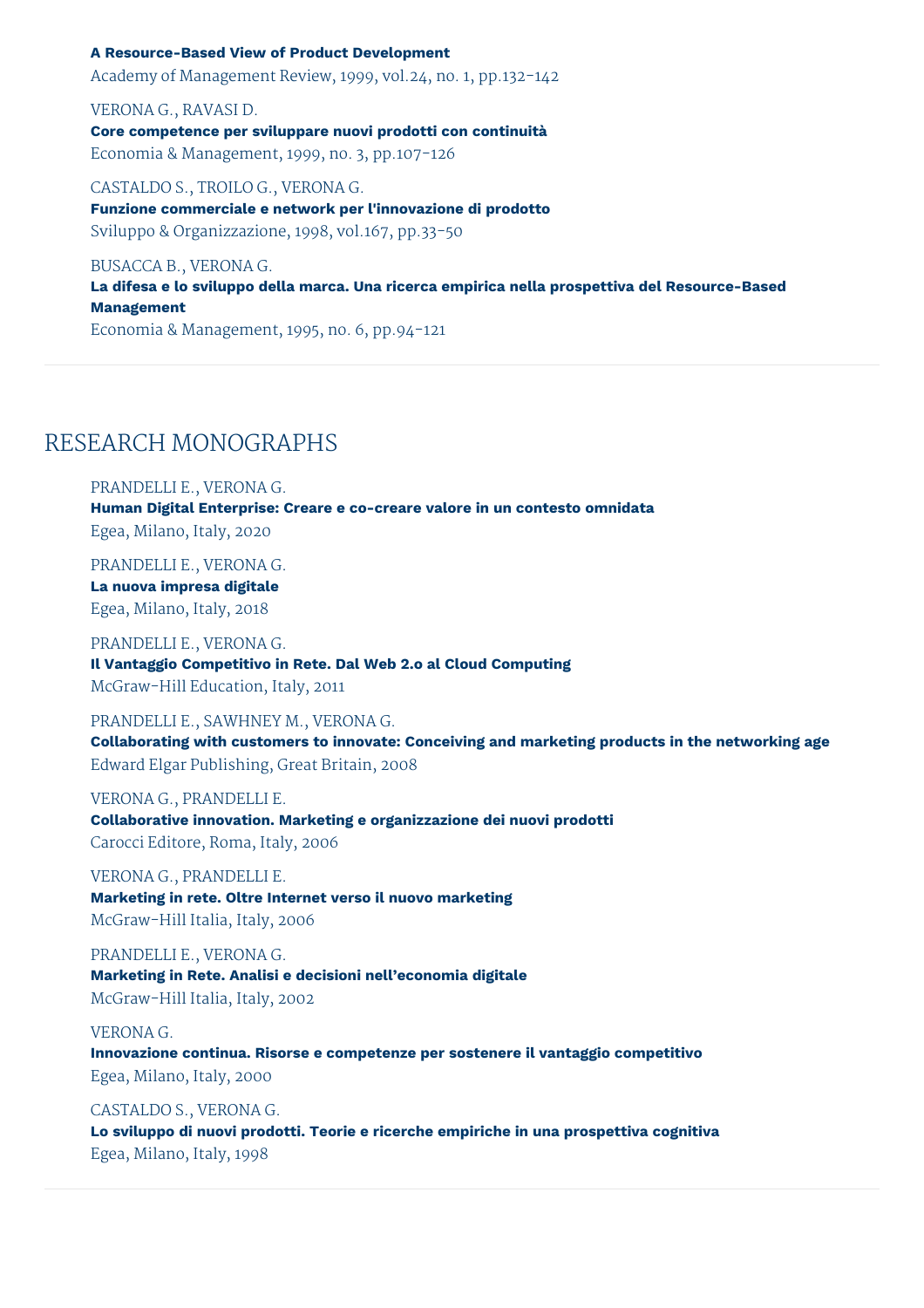# EDITED BOOKS

VALDANI E., VERONA G., ORDANINI A. (EDS.) **The e-Based Enterprise** Egea, Milano, Italy, 2001

# **TEXTBOOKS**

GRANDO A., VERONA G., VICARI S. **Tecnologia, Innovazione, Operations (Seconda Edizione)** Egea, Milano, Italy, 2010

GRANDO A., VERONA G., VICARI S. **Tecnologia, Innovazione, Operations** Egea, Milano, Italy, 2006

# CONTRIBUTION TO CHAPTERS, BOOKS OR RESEARCH MONOGRAPHS

DI STEFANO G., KING A. A., VERONA G.

**Too Many Cooks Spoil the Broth? Geographic Concentration, Social Norms, and Knowledge Transfer** in *Geography, Location, and Strategy*

Juan Alcácer, Bruce Kogut, Catherine Thomas, Bernard Yin Yeung (Eds),Emerald Publishing Limited, pp.267-308, 2017

# PRANDELLI E., VERONA G.

**From Software to Hardware: The Changing Technology of Open Source** in *Advances in Strategy and Organization. Selected Papers from 'Second Tuesday' Seminars* D. Baglieri (Eds),McGraw-Hill Education, pp.197-221, 2012

# ZOLLO M., VERONA G.

**The human side of dynamic capabilities: A holistic learning model** in *Handbook of Organizational Learning and Knowledge Management* Mark Easterby-Smith, Marjorie A. Lyles (Eds),John Wiley & Sons, chap. 24, pp.535-550, 2011

CILLO P., VERONA G. **Sviluppo di Nuovi Prodotti** in *Marketing e Fiducia* S. Castaldo (Eds),Il Mulino, pp.357-380, 2010

PRANDELLI E., VERONA G. **Il marketing digitale: dal marketing interattivo al marketing collaborativo** in *Marketing e Fiducia* S. Castaldo (Eds),Il Mulino, pp.381-404, 2009

PRANDELLI E., VERONA G.

**Co-developing New Products with Customers** in *Strategic Market Creation: A New Perspective on Marketing and Innovation Management*

K. Tollin, A. Carù (Eds),John Wiley & Sons, pp.362-388, 2008

# VERONA G., PRANDELLI E.

**Collaborative Innovation: Web-based tools for customer involvement in new product development** in *21st Century Management: A Reference Handbook (II volume)* C. Wankel (Eds),SAGE Publications, pp.14-23, 2007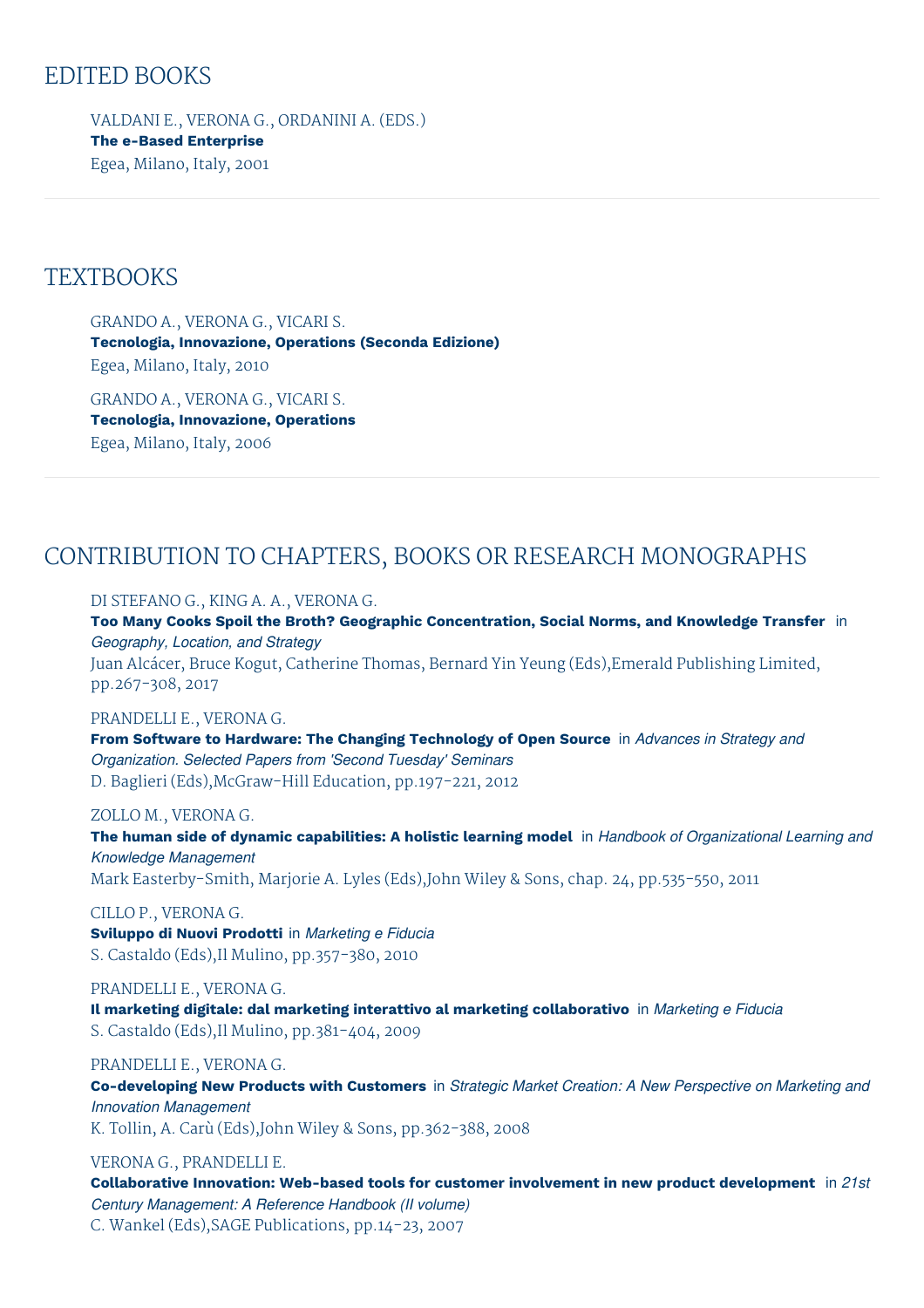# JAWECKI G., FUELLER J., VERONA G.

**Innovative consumer behavior in online communities** in *European advances in consumer research. Vol. 8* Stefania Borghini, Mary Ann McGrath, Cele C. Otnes (Eds),The Association for Consumer Research, pp.513- 518, 2007

PRANDELLI E., VERONA G.

**Reti virtuali e brokering di innovazione** in *Rileggere l'impresa. Relazioni, risorse e reti: un nuovo modello di management*

R. Fiocca (Eds),Etas Libri, pp.151-174, 2007

# ROBERTSON P. L., VERONA G.

**The Effects of Technological Change on the Boundaries of Existing Firms** in *Flexibility and Stability in the Innovating Economy*

Maureen McKelvey, Magnus Holmén (Eds),Oxford University Press, chap. 8, pp.201-226, 2006

PRANDELLI E., VERONA G.

**I canali digitali** in *Vendite e Trade Marketing* S. Vicari (Eds),Egea, pp.22-43, 2005

PRANDELLI E., SAWHNEY M., VERONA G.

**Knowledge Management and the Emerging Organizational Models of Distributed Innovation: Towards a Taxonomy** in *The Future of Knowledge Management* Renzl B., Matzler K., Hinterhuber H. (Eds),Palgrave Macmillan, pp.137-160, 2005

# PRANDELLI E., VERONA G.

**La gestione delle comunità virtuali per lo sviluppo di relazioni e conoscenze** in *Vendite e Trade Marketing* S. Vicari (Eds),Egea, pp.396-419, 2005

# BUSACCA B., VERONA G.

**Il brand management dell'economia digitale. Le principali criticità nella prospettiva delle imprese pure player** in *Manuale di management. Strategie, modelli e risorse dell'impresa nell'economia digitale* W. Scott et al, (Eds),Il Sole 24 Ore, pp.1029-1063, 2003

BUSACCA B., VERONA G. **Digital Technologies e Brand Value Management** in *Digital Brands* B. Busacca (Eds),Etas Libri, 2002

BUSACCA B., VERONA G., SEVERI BRUNI D. **Il caso eDreams** in *Le marche digitali. Strategie di sviluppo della Brand Equity* B.Busacca (Eds),Etas Libri, pp.121-146, 2002

BUSACCA B., VERONA G., SEVERI BRUNI D.

**La gestione delle marche digitali: stato dell'arte e analisi interpretativa** in *Le marche digitali. Strategie di sviluppo della Brand Equity* B.Busacca (Eds),Etas Libri, pp.85-119, 2002

VALDANI E., VERONA G., ORDANINI A. **Antecedenti e Conseguenze della Competizione Digitale** in *The e-Based Enterprise* E.Valdani, A.Ordanini, G.Verona (Eds),Egea, 2001

CILLO P., VERONA G. **Digital Marketing** in *Technology Management Handbook* S.Vicari (Eds),Egea, 2001

VERONA G. **Digital Technologies and Innovation Management** in *Technology Management Handbook* S.Vicari(Ed), Egea, 2001

# VALDANI E., CASTALDO S., TROILO G., VERONA G.

**La multidimensionalità della definizione di nuovo prodotto: concettualizzazioni teoriche e rappresentazioni manageriali** in *La gestione dell'innovazione di prodotto. Il caso delle calzature e degli imballaggi flessibili* P. Stampacchia, L. Nicolais (Eds),ESI - Edizioni Scientifiche Italiane, pp.59-95, 2001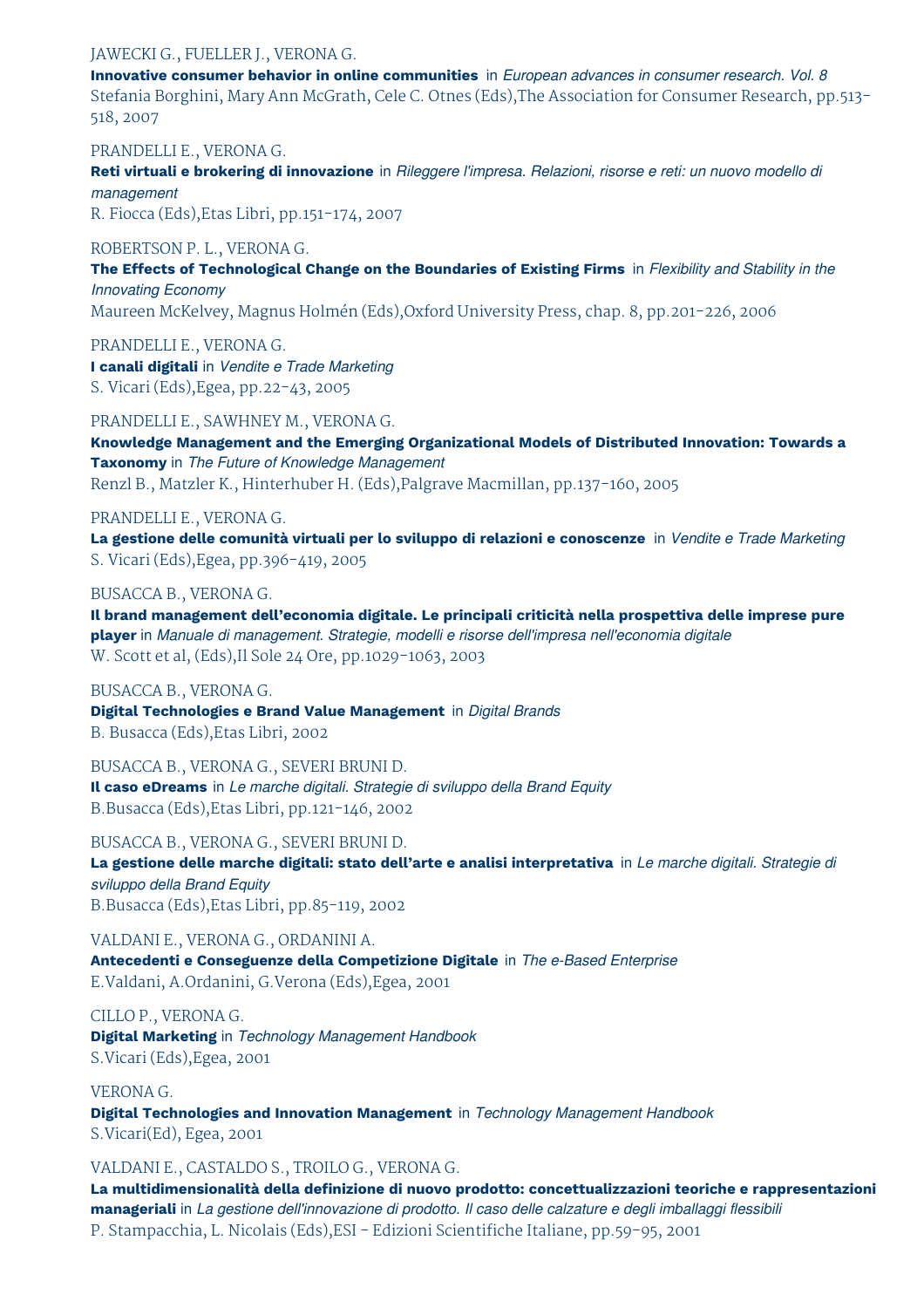#### CASTALDO S., VERONA G.

**New Product Development in Ambienti Virtuali** in *Economia della Virtualità* S.Vicari (Eds),Egea, 2001

VERONA G., SABBAGHIAN N. **Nuove competenze per vincere sul Web" in ,** in *E-business* C.Dematté (Eds),Etas Libri, 2001

## CASTALDO S., TROILO G., VERONA G.

**Verso la re-ingegnerizzazione del processo di sviluppo di nuovi prodotti. una ricerca empirica** in *I processi di marketing* E. Valdani, F. Ancarani (Eds),Egea, pp.85-117, 1997

GNOCCHI M., VERONA G. **Analisi empirica del costrutto di Brand Equity: la prospettiva delle imprese** in *Brand equity. Il potenziale generativo della fiducia* S. Vicari (Eds),Egea, pp.304-324, 1995

BUSACCA B., VERONA G.

**La brand equity nella prospettiva delle imprese** in *Brand equity. Il potenziale generativo della fiducia* S. Vicari (Eds),Egea, pp.253-304, 1995

# ARTICLES IN NATIONAL/INTERNATIONAL NEWSPAPERS

#### MANCA D., VERONA G.

Volatilità, controllo dei cittadini e costi ambientali, i lati oscuri delle criptovalute (e il rischio di una crisi **globale)**

LOGIN: Corriere della Sera, 30 June, 2022

VERONA G. **Le Super PMI sono digitali, circolari, e ben gestite** Economia de Il Corriere della Sera, 20 May, 2022

MANCA D., VERONA G. **Errori (e forza) di Putin nell'epoca dei social** Il Corriere della Sera, 13 April, 2022

RESTA F., VERONA G. **Scienza della Trasformazione** LOGIN: Corriere della Sera, April, 2022

VERONA G. **I nostri ragazzi per la prima volta di fronte alla guerra**

Il Corriere della Sera, 22 March, 2022

MANCA D., VERONA G. **Scienza e giornalismo, è una questione di metodo** Il Corriere della Sera, 4 January, 2022

VERONA G. **La scuola superi la teoria e si apra alle applicazioni** Il Corriere della Sera, 10 December, 2021

VERONA G. **Un capitalismo sostenibile: il futuro è nelle nostre mani** Il Corriere della Sera, 2 December, 2021

VERONA G.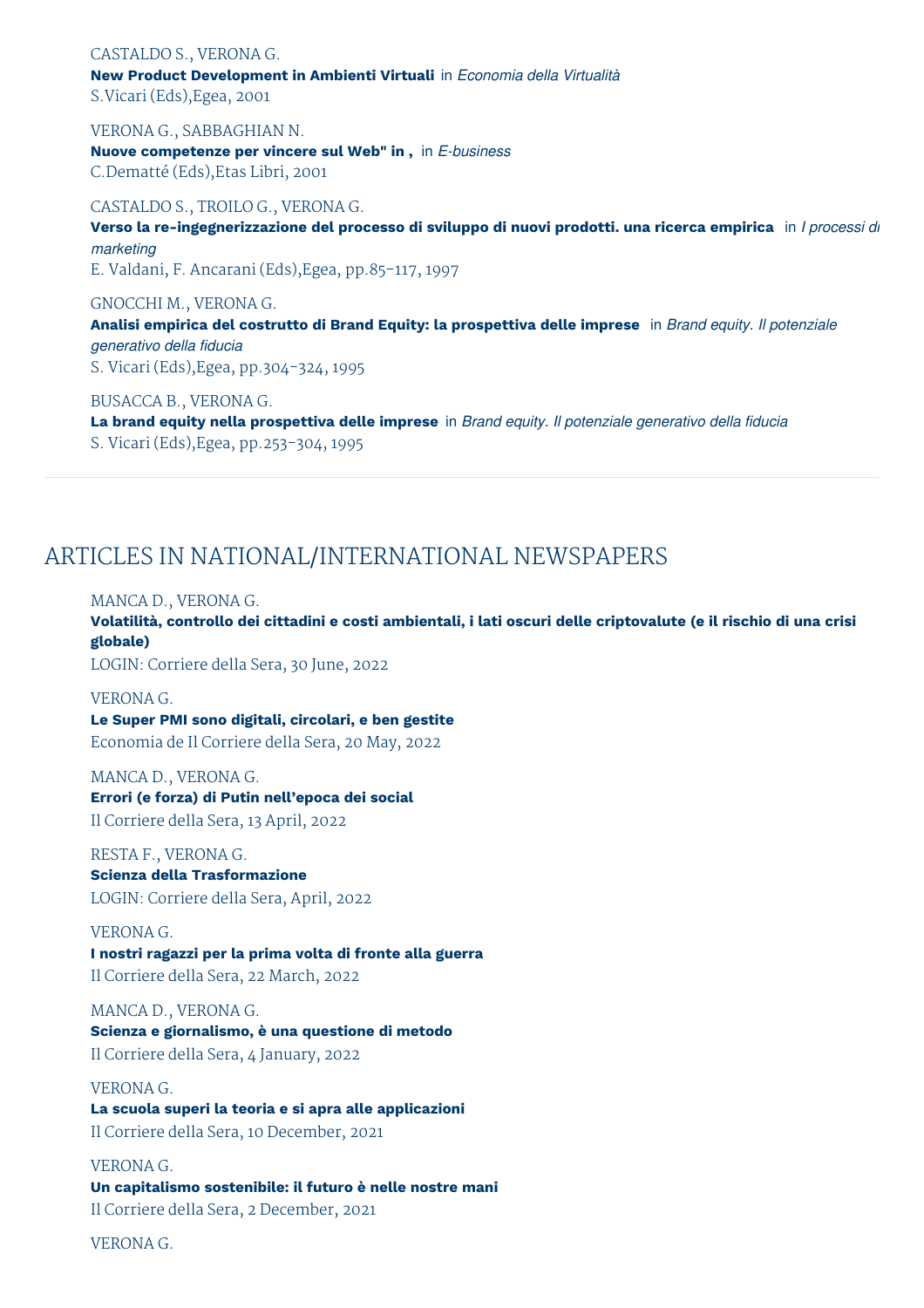## **E' lo scopo che fa l'impresa**

Economia de Il Corriere della Sera, 11 November, 2021

# VERONA G. **La ripresa dell'università: digitale ma anche sostenibile** Il Corriere della Sera, 10 October, 2021

# VERONA G.

**Fondi PNRR: la sostenibilità da prendere sul serio** Il Corriere della Sera, 27 August, 2021

# VERONA G.

**Il nuovo tempo ibrido che ci porterà nel futuro** Il Corriere della Sera, 11 July, 2021

# VERONA G. **Online vs oncampus la sfida che non c'è** Corriere Innovazione, 1 July, 2021

#### VERONA G.

**Digitale e Ambiente. Strada (obbligata) o addio crescita** Economia de Il Corriere della Sera, 21 May, 2021

# VERONA G. **La nuova normalità? Più in presenza e più digitale** Il Corriere della Sera, 26 April, 2021

VERONA G. **Ripensiamo l'istruzione per non tradire i sogni dei nostri figli** La Repubblica, 16 April, 2021

# BILLARI F. C., VERONA G. **Discipline Umanistiche o STEM? L'obiettivo è l'integrazione** Il Corriere della Sera, 10 March, 2021

# MANCA D., VERONA G. **Le pericolose conseguenze dell'altra epidemia**

Il Corriere della Sera, 19 March, 2021

# MANCA D., VERONA G.

**La vera storia di Gamestop: attenti ai social network** Il Corriere della Sera, 3 February, 2021

MANCA D., VERONA G. **Le armi per difenderci: educazione digitale e regole analogiche** Il Corriere della Sera, 24 January, 2021

# VERONA G. **Un capitalismo sostenibile che riduca le disuguaglianze** Il Corriere della Sera, 2 January, 2021

VERONA G. **Digitale e Sostenibilità. I binari dove corrono le imprese vincenti** Economia de Il Corriere della Sera, 12 November, 2020

# VERONA G. **Il coraggio di innovare è la chiave per ripartire** Il Corriere della Sera, 27 November, 2020

BILLARI F. C., VERONA G. **Una nuova organizzazione per ricerca e università** Il Corriere della Sera, 2 November, 2020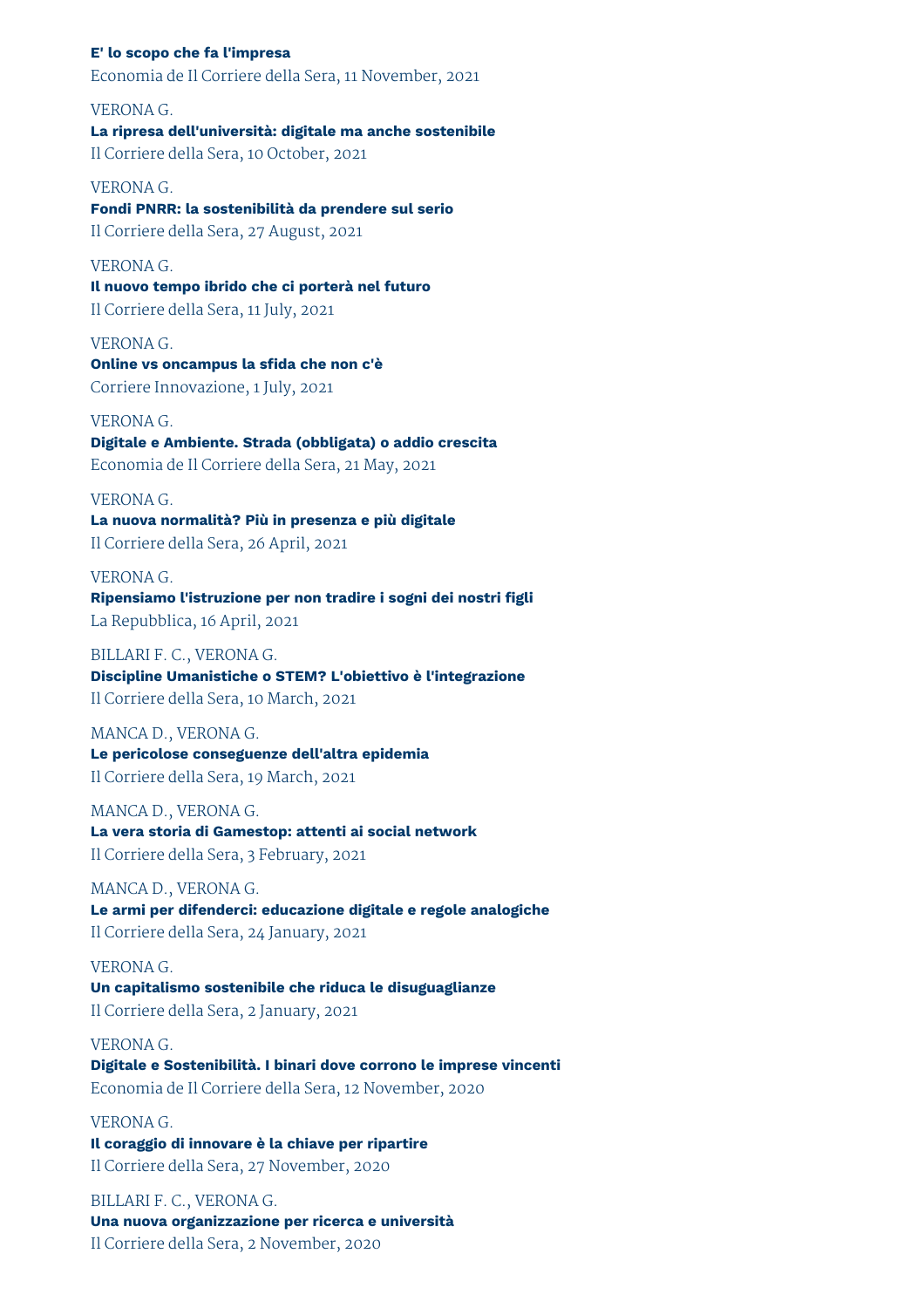# MANCA D., VERONA G. **Se il servizio è gratis il prodotto sei tu. Imparare a governare internet** Il Corriere della Sera, 3 October, 2020

VERONA G. **Una nuova musica per il grande schermo** Economia de Il Corriere della Sera, 19 October, 2020

VERONA G. **La nuova didattica, a distanza e in aula** Il Corriere della Sera, 21 September, 2020

VERONA G. **Cambiare costa. La responsabilità tra paradossi e compromessi** Economia de Il Corriere della Sera, 1 June, 2020

VERONA G. **L'anno zero del digitale** La Repubblica, 9 May, 2020

DAVERI F., VERONA G. **Scegliere gli aiuti giusti e investire sul futuro** Il Corriere della Sera, 22 May, 2020

BILLARI F. C., VERONA G. **"Veni, vidi, vici" con la scienza** Corriere Innovazione, 3 April, 2020

VERONA G. **Il ruolo della scienza: fatti distinti dalle opinioni** Il Corriere della Sera, 26 April, 2020

DAVERI F., VERONA G. **Utilizzare i Coronabond per le ricerche sul vaccino** Il Corriere della Sera, 9 April, 2020

VERONA G. **La tecnologia che ci aiuta ad affrontare l'emergenza** Il Corriere della Sera, 2 March, 2020

VERONA G. **Noi, un modello contro il contagio: Dall'Italia un modello per gli altri paesi** La Stampa, 14 March, 2020

VERONA G. **L'arsenale del sapere per affrontare l'impatto dell'emergenza** La Stampa, 24 February, 2020

VERONA G. **Un'occasione storica per le università europee** Il Corriere della Sera, 2 February, 2020

VERONA G. **Il capitalismo alla prova del villaggio globale** La Stampa, 26 January, 2020

BILLARI F. C., VERONA G. **Il coraggio di premiare l'eccellenza** Il Corriere della Sera, 7 January, 2020

DAVERI F., VERONA G. **Perchè ha senso investire in Italia (e viverci)**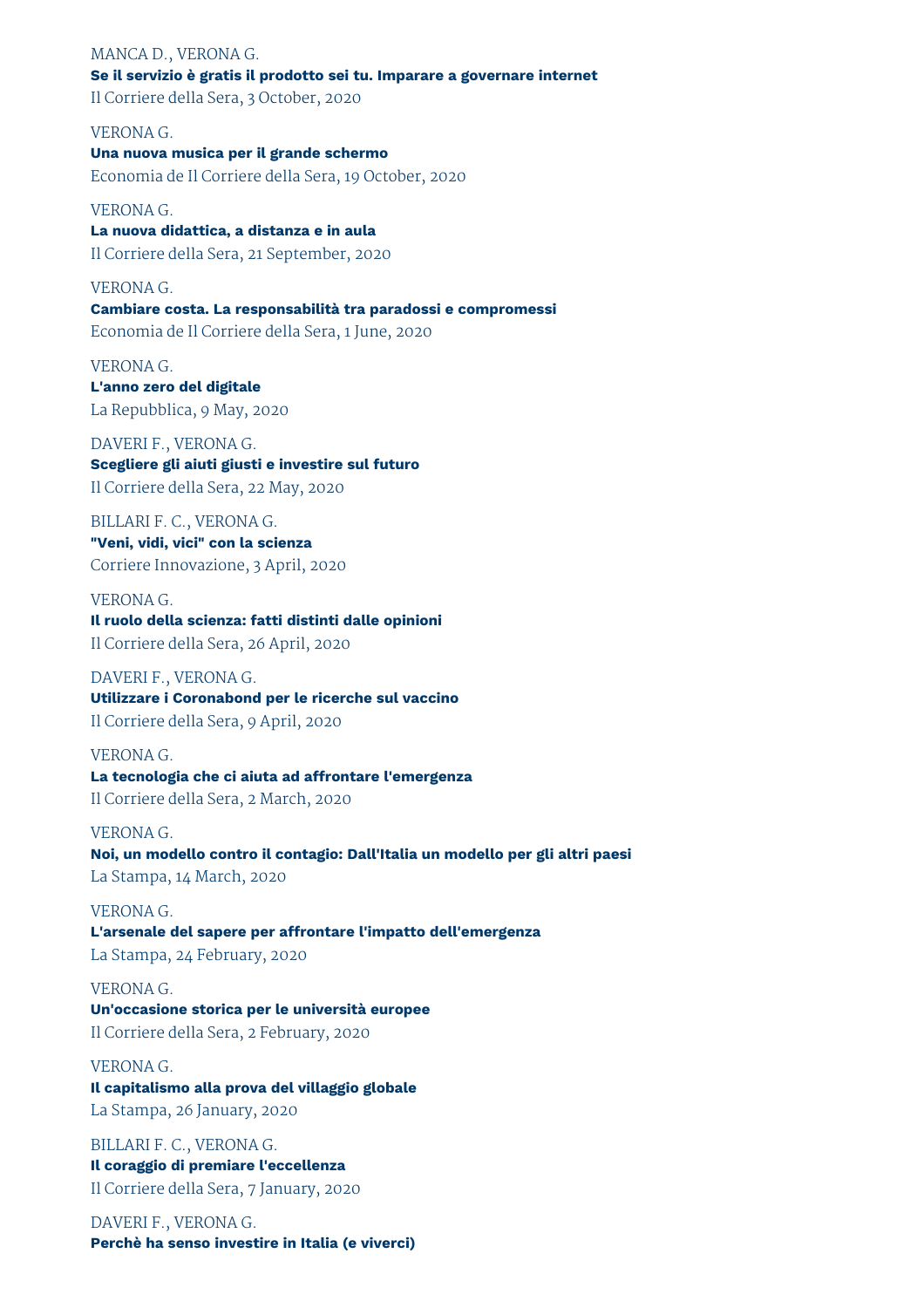Il Corriere della Sera, 12 January, 2020

VERONA G. **L'integrazione dei saperi per vincere le sfide della modernità** La Stampa, 25 November, 2019

MANCA D., VERONA G. **Svolta d'impresa: la circolarità è un business a tutto tondo** Economia de Il Corriere della Sera, 14 November, 2019

VERONA G. **Perché è giusto valutare i professori (ed è compito anche degli studenti)** Il Corriere della Sera, 3 October, 2019

MANCA D., VERONA G. **Nell'epoca dei social media la logica del voto è binaria** Il Corriere della Sera, 28 May, 2019

GAMBARDELLA A., VERONA G. **Intelligenza artificiale, cercasi manager** Il Corriere della Sera, 25 April, 2019

# VERONA G.

**Se l'impresa incontra il sociale. Da Wall Street a Solomeo** Economia de Il Corriere della Sera, 15 March, 2019

# VERONA G.

**Lo streaming musicale è il messaggio di McLuhan** Corriere Innovazione, 22 February, 2019

VERONA G.

**L'etica dei comportamenti una priorità dell'economia** Il Corriere della Sera, 25 January, 2019

VERONA G. **L'atlante futuro**

Economia de Il Corriere della Sera, 8 November, 2018

VERONA G. **Salviamo l'imprenditorialità** Economia de Il Corriere della Sera, 19 November, 2018

VERONA G. **Se il disagio convive con l'innovazione** La Stampa, 19 November, 2018

VERONA G. **Open innovation, ne parliamo tanto ma la applichiamo poco** Corriere Innovazione, 26 October, 2018

VERONA G. **Imprese, lezioni da non perdere per capire e decidere (bene)** Il Corriere della Sera, 18 September, 2018

VERONA G. **In azione tecnologia e popoli uniti: le forze che migliorano il mondo** Il Corriere della Sera, 11 July, 2018

VERONA G. **Un patto per l'istruzione (puntando sul personale)** Il Corriere della Sera, 2 June, 2018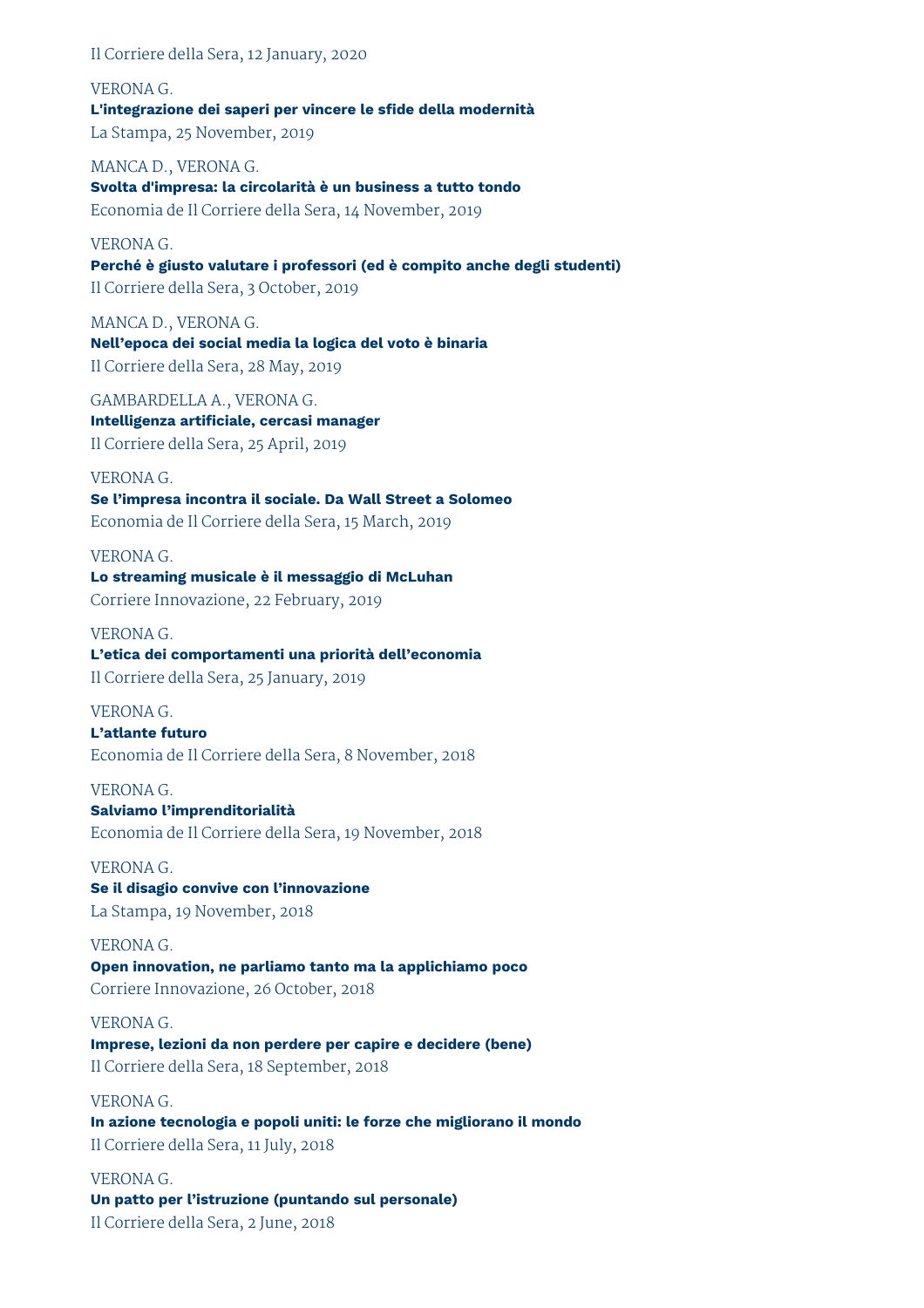#### VERONA G.

# **I sentieri dell'istruzione nel secolo digitale**

La Stampa, 13 May, 2018

# VERONA G.

Il CEO non è più solo un manager: è diventato quasi un super-eroe che ogni giorno si inventa il business Milano Finanza, 19 May, 2018

VERONA G.

**Per le scienze l'inglese è un obbligo** La Repubblica, 30 April, 2018

VERONA G.

**Cercasi Manager (e Capitano d'Industria)** Economia de Il Corriere della Sera, 16 March, 2018

VERONA G. **Rivoluzione digitale fermarla è dannoso** Economia de Il Corriere della Sera, 27 November, 2017

# CASES IN INTERNATIONAL CASE COLLECTIONS

KELLER A., SCHREYÖGG G., VERONA G.

**Leica Camera's Arduous Transition to Digital Imaging - Part (A)-Part (B)** 2021, The Case Centre, Great Britain

DI STEFANO G., KING A., VERONA G. **Innovation at Play: The Case of High-end Cuisine** 2011, The Case Centre, Great Britain

VERONA G., DI STEFANO G. **Protecting Innovation in Low-IPR Regimes: The Fine Fashion Industry** 2009, The Case Centre, Great Britain

# EDITORIALS IN JOURNAL

VERONA G. **Sharing economy: sfida a tutto campo** 2016, Economia & Management, Milano, Italy

VERONA G.

**Costruirsi la Silicon Valley in casa con la corporate entrepreneurship** 2015, Economia & Management, Milano, Italy

VERONA G. **Dai bilanci alle nuvole: L'evanescenza del valore secondo la Rete** 2014, Economia & Management, Milano, Italy

**Dove l'innovazione meno te la aspetti** 2013, Economia & Management, Milano, Italy

VERONA G.

VERONA G.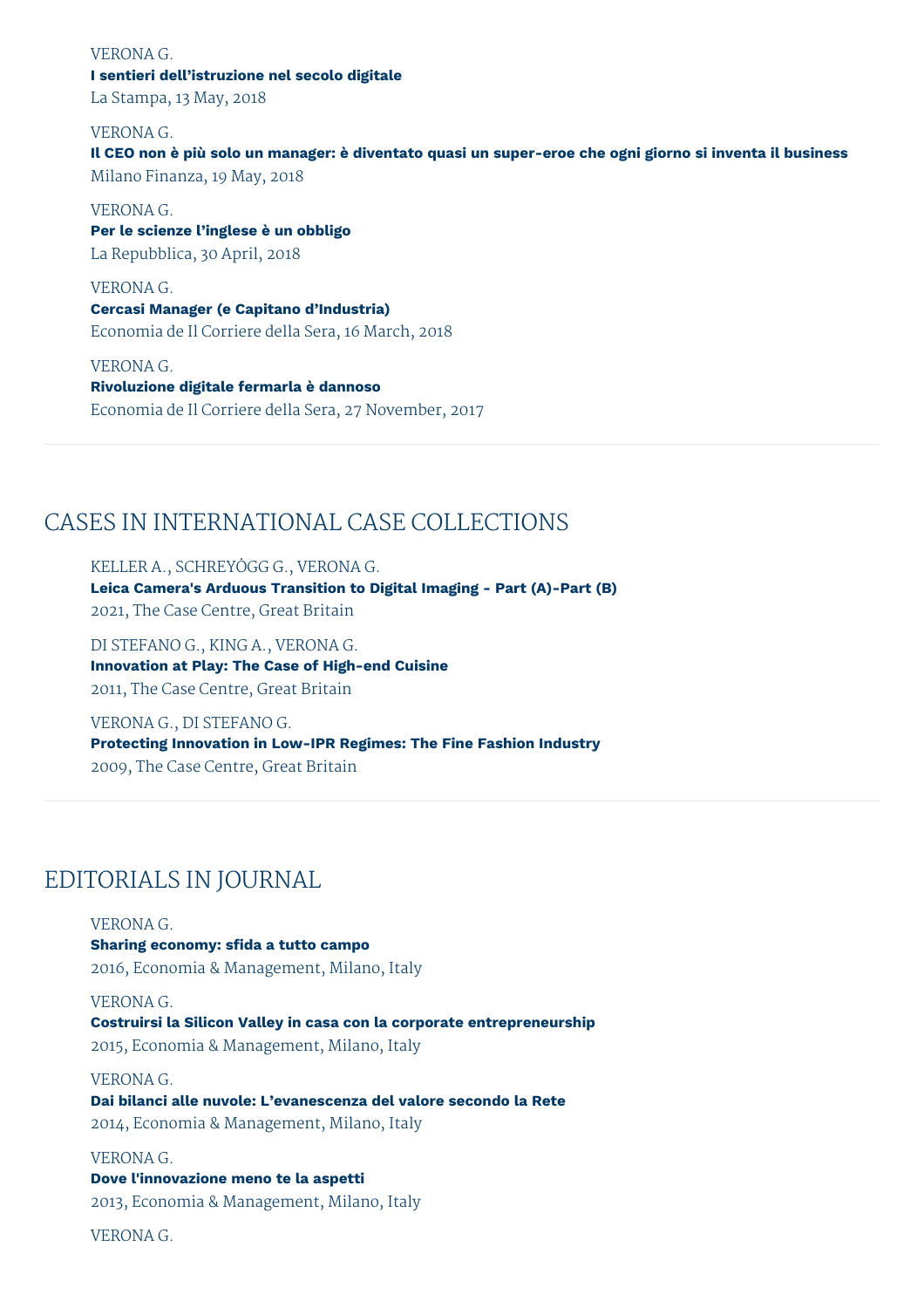**L'innovazione di mercato quale leva per la crescita**

2013, Economia & Management, Milano, Italy

# VERONA G.

**MBA e manager: ma è veramente crisi?** 2012, Economia & Management, Milano, Italy

#### VERONA G.

**E se dopo il software e la musica anche il romanzo andasse sulle nuvole?** 2011, Economia & Management, Milano, Italy

## VERONA G.

**Sopravvivenza o Crescita? Dal dilemma del manager al dilemma del politico** 2011, Economia & Management, Milano, Italy

VERONA G. **Tra Scienza e Realtà. Una terza via per unire rilevanza e rigore** 2010, Economia & Management, Milano, Italy

# VERONA G. **Perchè il leader di mercato non sa più innovare?** 2009, Economia & Management, Milano, Italy

VERONA G. **Chi protegge l'innovazione** 2008, Economia & Management, Milano, Italy

VERONA G. **La corporate America dal ponte di comando** 2007, Economia & Management, Milano, Italy

VERONA G. **Un Anno di Innovazione** 2005, Economia & Management, Milano, Italy

# EDITORIALS IN NATIONAL/INTERNATIONAL NEWSPAPERS

MANCA D., VERONA G. **I nuovi obiettivi da perseguire con i fondi alle università** 2022, Il Corriere della Sera, Milano, Italy

DAVERI F., VERONA G. **Why Italy is doing much better than you think** 2020, World Economic Forum

# PROCEEDINGS/PRESENTATIONS

# CILLO P., ZANELLA P., VERONA G.

**How Firms Sustain Performance in Face of Technological Change in the Music Industry** *Strategic Management Society 36th Annual Conference - September 17-20, 2016, Berlin, Germany*

VERONA G., CILLO P., ZANELLA P.

**Understanding and involving consumers in value creation: A conceptual frame for strategic management**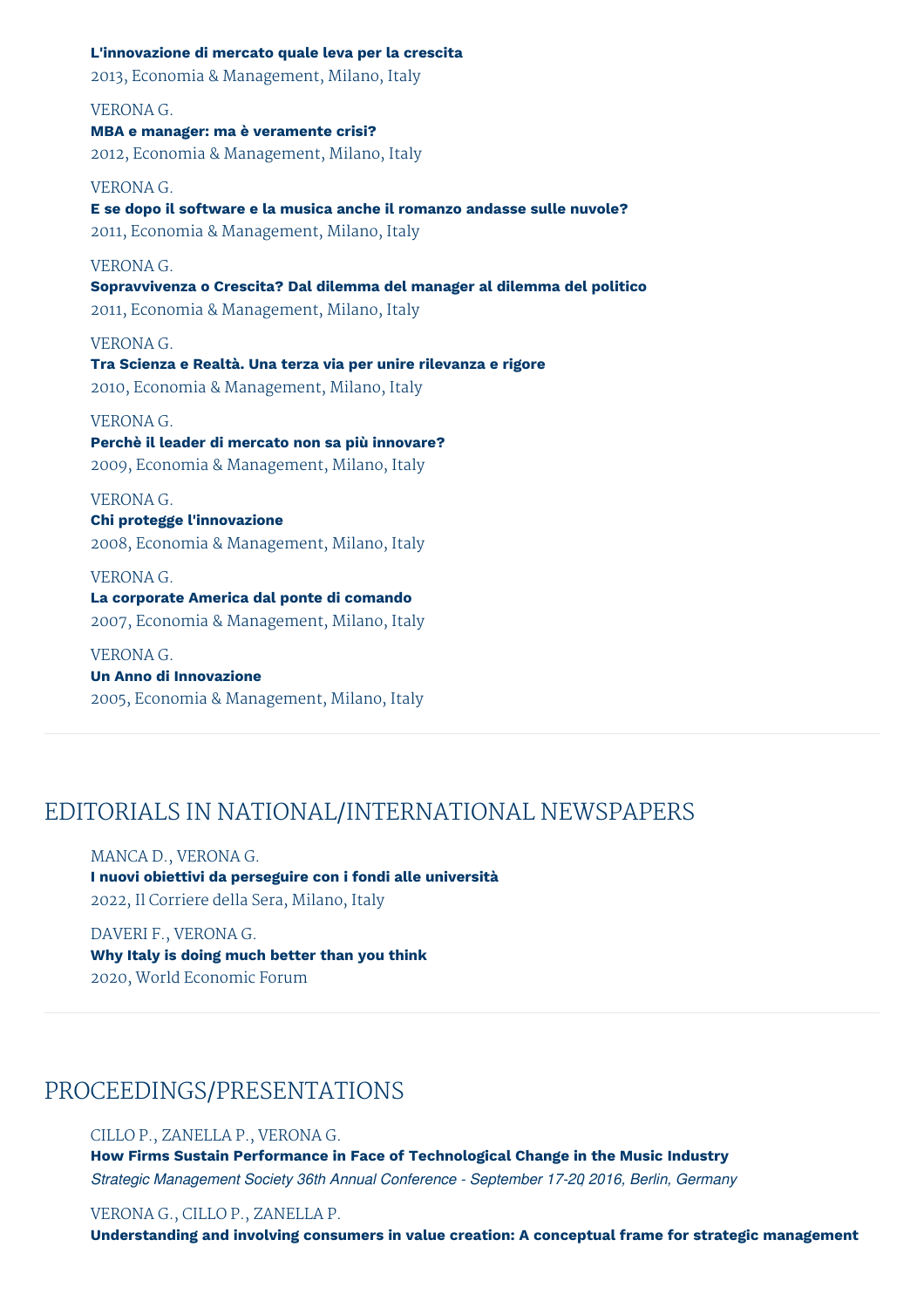#### **studies**

*Strategic Management Society Conference -October 3-6, 2015, Denver, United States of America*

# VERONA G., COZZOLINO A.

**Breaking News: A Model of Complementary-asset Destroying Discontinuity in the Italian Newspaper Industry**

*Academy of Management Annual Meeting -August 7-11, 2015, Vancouver, Canada*

# VERONA G., CILLO P., ZANELLA P.

**Understanding and involving consumers in value creation: A conceptual frame for strategic management studies**

*Academy of Management Annual Meeting - August 7-11, 2015, Vancouver, Canada*

# VERONA G., LIPPARINI A., PRANDELLI E.

**A Process Model Of Strategic Renewal Based on Paradoxes and Contradictions-Ducati Turnaround 1996- 2007**

*Strategic Management Society Special Conference -May 28-30, 2015, St.Gallen, Switzerland*

#### VERONA G., VICARI S.

**Explaining the Emergence of Dominant Designs: Innovation Shocks as Demand-driven Catastrophes** *Strategic Management Society Special Conference - May 28-30, 2015, St.Gallen, Switzerland*

# VERONA G., COZZOLINO A.

**Breaking News: A Model of Complementary-asset Destroying Discontinuity in the Italian Newspaper Industry**

*NYU Stern Competition and Cooperation Consortium (CCC), 2015, New York, United States of America*

# VERONA G., COZZOLINO A.

**Shift in Value Creation: Competence-Destroying Discontinuity on Complementary Assets**

*33rd SMS Annual International Conference: 'Strategy and Sustainability' , September 28- October 1, 2013, Atlanta, Georgia, United States of America*

#### DI STEFANO G., PETERAF M., VERONA G.

#### **The Elephant in the Room of Dynamic Capabilities**

*Academy of Management Annual Meeting: West Meets East: Enlightening, Balancing, Transcending - August 12-16, 2011, San Antonio, Texas, United States of America*

## DI STEFANO G., KING A., VERONA G.

**Second-party Sanctioning of Norm Violation: The Case of Know-how Trading in Gourmet Cuisines** *9th International Open and User Innovation Workshop - July 4-6, 2011, Wien, Austria*

# VERONA G., PRANDELLI E., PASQUINI M.

**Taking the Perspective of the User: untangling the Role of Empathy and User knowledge in Entrepreneurship research**

*9th International Open and User Innovation Workshop - July 4-6, 2011, Wien, Austria*

# DI STEFANO G., PETERAF M., VERONA G.

**Dynamic Capabilities Deconstructed: A Bibliographic Investigation into the Origins, developments and Future Directions of the Research Domain**

*Stanford Entrepreneurship Conference, September 9-10, 2010, Stanford, CA, United States of America*

DI STEFANO G., PETERAF M., VERONA G.

**The Rise, Diffusion, Development of Dynamic Capabilities: The Role of Influential Authors** *Strategic Management Society Conference - September 12-15, 2010, Roma, Italy*

## DI STEFANO G., PETERAF M., VERONA G.

**Dynamic Capabilities Deconstructed: A Bibliographic Investigation into the Origins, developments and Future Directions of the Research Domain**

*Academy of Management Annual Meeting, August 6-10, 2010, Montreal, Canada*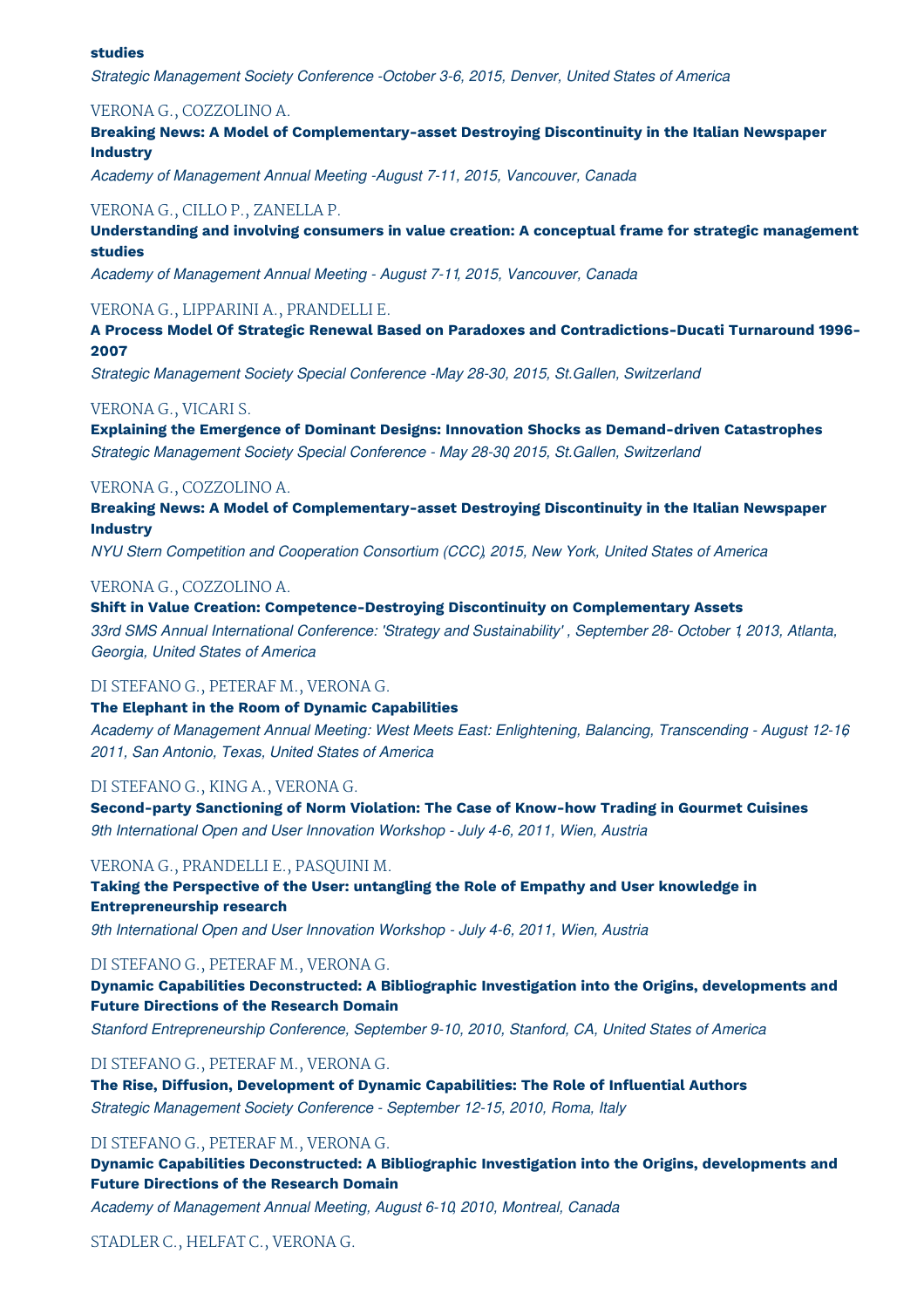#### **The Impact of Dynamic Capabilities on Resource Access and Development**

*Academy of Management Annual Meeting, August 6-10, 2010, Montreal, Canada*

# STADLER C., HELFAT C., VERONA G.

**The Impact of Dynamic Capabilities on Resource Access and Development** *Stanford Conference in Honor of John Freeman, April, 2010, Stanford, CA, United States of America*

#### DANNEELS E., PROVERA B., VERONA G.

**Deinstitutionalizing organizational competence** *29th SMS Annual International Conference, October 11-14, 2009, Washington, D.C., United States of America*

# DI STEFANO G., GAMBARDELLA A., VERONA G.

**De Gustibus Non Est Disputandum: A Demand based View of Technological Innovation** *Academy of Management Meeting, August 7-11, 2009, Chicago, IL, United States of America*

# DI STEFANO G., PETERAF M., VERONA G.

**Dynamic Capabilities Deconstructed** *Academy of Management Meeting, August 7-11, 2009, Chicago, IL, United States of America*

#### DI STEFANO G., GAMBARDELLA A., VERONA G.

#### **A demand-based view of technological innovation**

*28th SMS Annual International Conference, October 12-15, 2008, Cologne, Germany*

#### DI STEFANO G., GAMBARDELLA A., VERONA G.

**A Demand Based View of Technological Innovation: A Review, Conceptualization, and Future Research Direction**

Academy of Management Annual Meeting: 'The question we ask' - August 8-13, 2008, Anaheim, CA, United States of *America*

# DANNEELS E., PROVERA B., VERONA G.

**Legitimizing Exploration: Olivetti's Transition from Mechanical to Electronic Technology** Academy of Management Annual Meeting: 'The question we ask' - August 8-13, 2008, Anaheim, CA, United States of *America*

#### DANNEELS E., PROVERA B., VERONA G.

**Legitimizing Exploration: Olivetti's Transition from Mechanical to Electronic Technology** *McGill-Cornell Conference on Institutions and Entrepreneurship, June, 2008, Montreal, Canada*

#### VERONA G., PROVERA B., SODA G.

**From vinyl to chips: creating capabilities by making sense of new products in cultural industries** *INFORMS Conference - November 4-7, 2007, Seattle, WA, United States of America*

#### VERONA G., DE LUCA L., VICARI S.

**Can market-related capabilities be beneficial to science-based firms? The moderating role of knowledge integration**

*27th SMS Annual International Conference - October 14-17, 2007, San Diego, United States of America*

#### VERONA G., CILLO P.

**Search style in style searching: learning exploration strategies from fashion firms** *27th SMS Annual International Conference - October 14-17, 2007, San Diego, United States of America*

#### VERONA G., PRANDELLI E., DI STEFANO G.

**An evolutionary approach to user innovation: how Ducati motor reinvented itself through the internet** *Academy Of Management Conference - August 3-8, 2007, Philadelphia, United States of America*

# VERONA G., CILLO P.

**Search Style In Style Searching: Learning Exploration Strategies From Fashion Firms** *Academy Of Management Conference -August 3-8, 2007, Philadelphia, United States of America*

# PROVERA B., VERONA G., SODA G.

**Organizing for Innovation in Cultural Industries: Linking Knowledge Brokering with Product Development**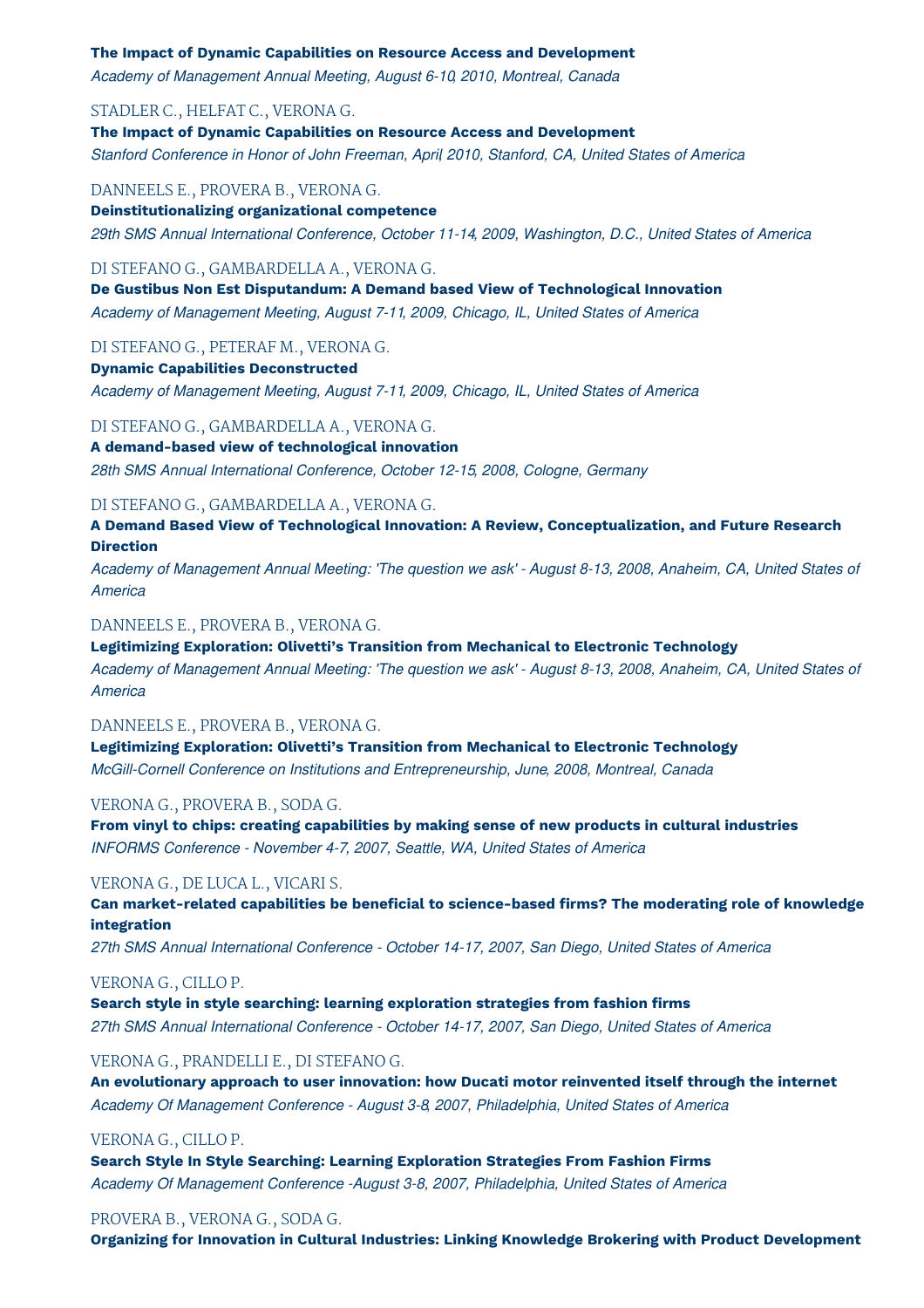*9th International Conference on Arts and Cultural Management - July 8-11, 2007, Valencia, Spain*

# VERONA G., PRANDELLI E., SAWHNEY M.

**Sharing the pie of ditributed innovation: towards a contingent model**

Strategic Management Society Conference: 'Strategy and Govenance in a World of institutional Change' - October 29-*November 1, 2006, Wien, Austria*

PRANDELLI E., SAWHNEY M., VERONA G.

**Collaborating to Create: The Internet as a Platform for Customer Engagement** *Academy of Management Conference, August 11-16, 2006, Atlanta, United States of America*

# VERONA G., PRANDELLI E.

**User community at Ducati** *4th International Workshop on User Innovation - July 13-14, 2006, Munich, Germany*

# SEVERI BRUNI D., VERONA G.

**Market Knowledge Contribution to Dynamic Capabilities** *25th SMS Annual International Conference, October 23-26, 2005, Orlando, FL, United States of America*

# SEVERI BRUNI D., VERONA G.

**Market Knowledge Contribution in Sustained Product Innovation** *Academy of Management Conference, August 5-10, 2005, Honolulu, Hawai, United States of America*

# PRANDELLI E., RACCAGNI D., VERONA G.

**Web-based product innovation: How much customer knowledge companies actually import** *24th SMS Annual International Conference, October 31–November 3, 2004, San Juan, Puerto Rico, United States of America*

#### SAWHNEY M., PRANDELLI E., VERONA G.

**Beyond Customer Integration: The Internet as a Platform to Integrate Product Innovation** *Academy of Management Conference, August 6-11, 2004, New Orleans, United States of America*

# SAWHNEY M., PRANDELLI E., VERONA G.

**Innovation and virtual environments: Towards Virtual Knowledge Brokers** *Academy of Management Conference, August 6-11, 2004, New Orleans, United States of America*

# SAWHNEY M., PRANDELLI E., VERONA G.

**Collaborative marketing: Involving customers through Web-based Product Development** *34th EMAC Conference, May 18-21, 2004, Murcia, Spain*

SAWHNEY M., PRANDELLI E., VERONA G.

**Innovation and virtual environments: Towards Virtual Knowledge Brokers** *EURAM Conference, May 5-9, 2004, St. Andrews, Great Britain*

# PRANDELLI E., SAWHNEY M., VERONA G.

**Collaborative marketing: Involving customers through the Web** *23rd SMS Annual International Conference, November 9-12, 2003, Baltimore, Maryland, United States of America*

SAWHNEY M., PRANDELLI E., VERONA G.

**Mediated Innovation and Virtual customer environments: Theory and Evidence** *23rd SMS Annual International Conference, November 9-12, 2003, Baltimore, Maryland, United States of America*

PRANDELLI E., SAWHNEY M., VERONA G.

**Mediated innovation: Involving customer through the web** *Academy of Management Meeting, August 1-6, 2003, Seattle, WA, United States of America*

PRANDELLI E., RACCAGNI D., SAWHNEY M., VERONA G.

**Collaborative marketing and innovation: Involving customers through the web** *Marketing Science Conference, June, 2003, Baltimore, United States of America*

PRANDELLI E., VERONA G., SAWHNEY M.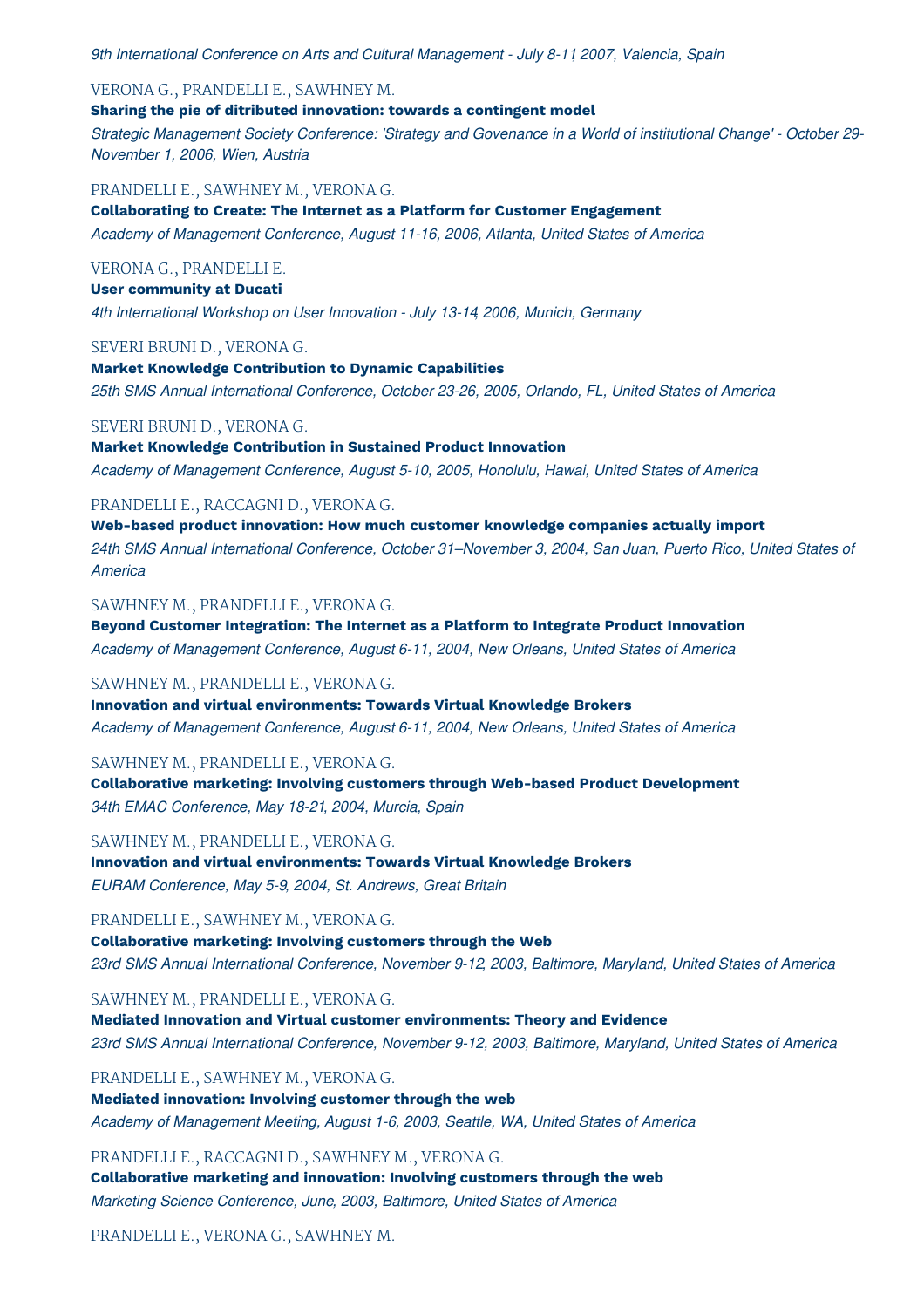#### **The emergence of mediated innovation: theory and evidence**

*Marketing Science Conference, June, 2003, Baltimore, United States of America*

# PRANDELLI E., SAWHNEY M., VERONA G.

**The emergence of mediated innovation: An exploratory studt of virtual customer environments** *EURAM Conference, April 3-5, 2003, Milano, Italy*

PRANDELLI E., SAWHNEY M., VERONA G.

**Beyond customer integration: Innovation towards a multiple product innovation strategy** *22nd SMS Annual International Conference, September 22 – 25, 2002, Paris, France*

# PRANDELLI E., SAWHNEY M., VERONA G.

**Innomediation: Exploiting the power of mediated innovation** *22nd SMS Annual International Conference, September 22 – 25, 2002, Paris, France*

# PRANDELLI E., VERONA G.

**Affiliation or lock in? How to stick customers in the frictionless economy** *21st SMS Annual International Conference, October 21-24, 2001, San Francisco, CA, United States of America*

## PRANDELLI E., VERONA G.

**The impact of ICT on the new product development process** *21st SMS Annual International Conference, October 21-24, 2001, San Francisco, CA, United States of America*

# VERONA G., VICARI S.

**From the Resource-based View to the Dynamic Capability View. Towards an organizational theory for knowledge creation**

*Academy of Management Conference, August 5-8, 2001, Washington D.C., United States of America*

# RAVASI D., VERONA G.

**Capabilities for Continuous Innovation** *Academy of Management Conference, August 6-11, 1999, Chicago, IL, United States of America*

#### RAVASI D., VERONA G.

**Building and sustaining a loosely-coupled organisation** *14th EGOS Colloquium - July 9-11, 1998, Maastricht, Netherlands (The)*

#### VERONA G.

**New Product Development Process. Background Theory and Present Applications** *CEMS: 'Recent Developments in Economics and Business Administration' - September, 1996, Milano, Italy*

#### CASTALDO S., TROILO G., VERONA G.

**Market Related Competences for New Product Development** *Italian Academy of Management, Firms and Innovation - November, 1995, Parma, Italy*

#### CASTALDO S., BERTOZZI P., TROILO G., VERONA G.

**Product Innovation between Competence development and the management of relations** *IMP, Network, Trust, Relationship - September, 1995, Manchester, Great Britain*

## GNECCHI M., VERONA G.

**Brand Value Management**

*AIDEA-Giovani: 'Intangible Assets', 1994, Pisa, Italy*

# Grants & Honors

Excellence in Research Award - Università Commerciale Luigi Bocconi , 2022

Best SMS special conference presentation award "Explaining the Emergence of Dominant Designs: